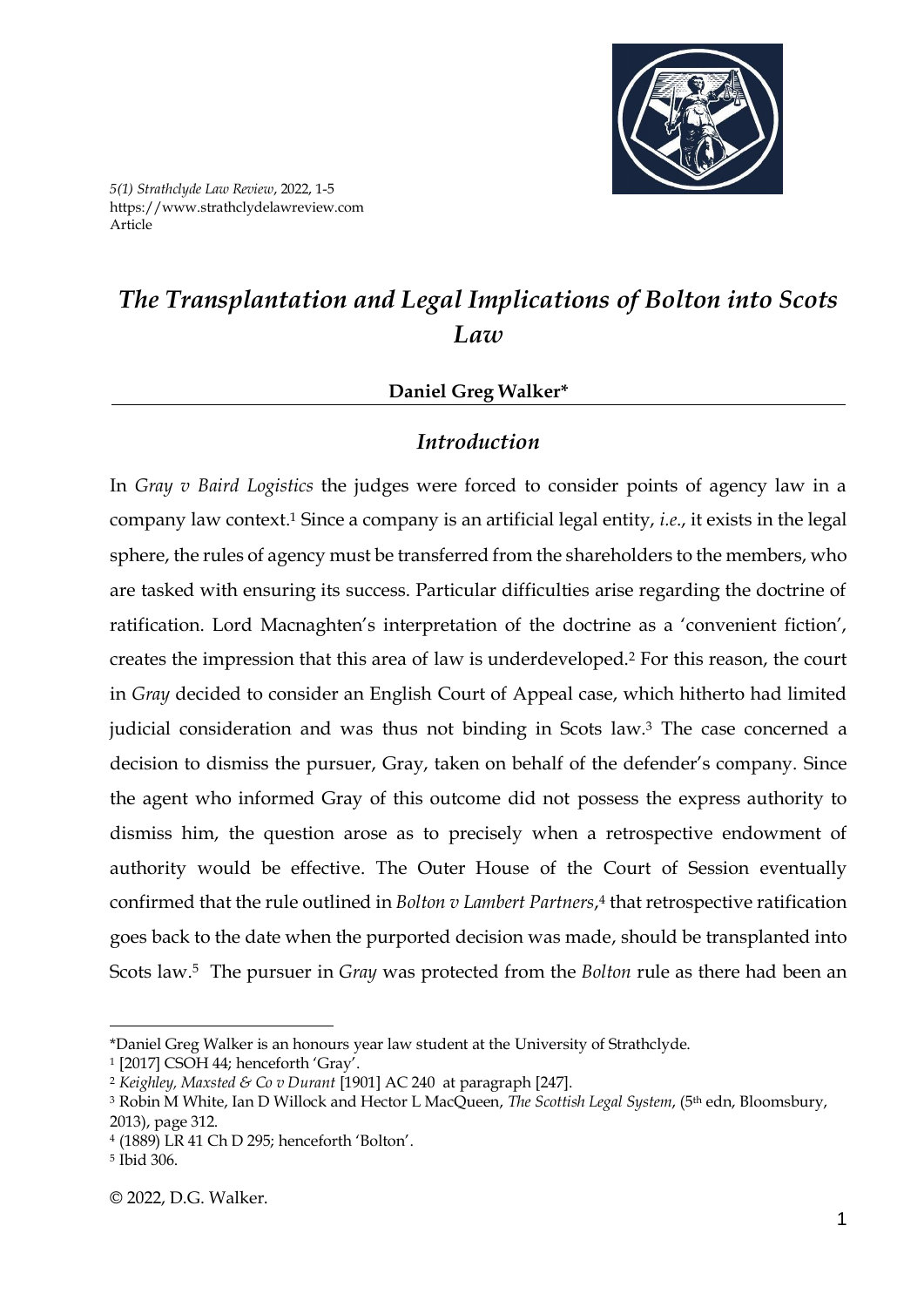invalidity in the dispute resolution process, which was proscribed by the company's articles of association, and thus his dismissal was contrary to the provisions laid down therein.<sup>6</sup> Accordingly, Gray was protected from the strict application of the rule and was eventually successful. However, this article will show that the potentially fertile doctrine could be prejudicial to third parties in future litigation; especially when there are no procedural safeguards, as there were in *Gray*. Instead of transferring the rule from England and, admittingly, properly constraining the more restrictive effects, it is strange that no reference was made to the more protective approaches exhorted by the Scottish institutional writers. This essay will argue that this alternative approach could help alleviate some of the detrimental effects to third parties.

# *Limitations on the Bolton Doctrine Outlined in Gray*

The court in *Gray* adopted the *Bolton* rule but also imported two limitations to its strict application. Counsel for the pursuer in *Gray* relied upon the doctrine outlined in *Bird, 7* which was confirmed in *Bolton,*<sup>8</sup> which states that 'an estate once vested cannot be divested… by the application of… ratification'. The judge accepted this caveat, and agreed that the word 'estate' should be limited to only real rights and thus adopted the approach taken by Clarke LJ in the '*Borvigilant'. <sup>9</sup>* The second caveat implied that in the situation of any other right accrued by a third party, ratification would have to be done within a reasonable timescale in order to deprive them of that right. Council for the pursuer in *Gray* argued that if the ratification was to have strict retrospective effect, then it would deprive his client of a resignation benefit. As this was not a real right in estate, he submitted that the ratification had to be approved within a reasonable timescale, which it had not and thus the defenders' argument ought to fall.

While the court accepted the pursuer's argument, it is peculiar that the court did not consider the perspectives of Erskine and Bell. No mention was made in the case report of either *Bell's commentaries* or *Erskine's institutions*. While Bell argued that a protective rule for proprietary rights once vested ought to exist;<sup>10</sup> similar to the *Bird* restriction which was

<sup>6</sup> This protection is afforded irrespective of whether the ratification is 'ordinary' or 'special'.

<sup>7</sup> 154 ER 1433; henceforth 'Bird'.

<sup>8</sup> *Bolton (*n 4) 307.

<sup>9</sup> [2004] 1 C.L.C.41.

<sup>10</sup> Bell, Comm, II, 141.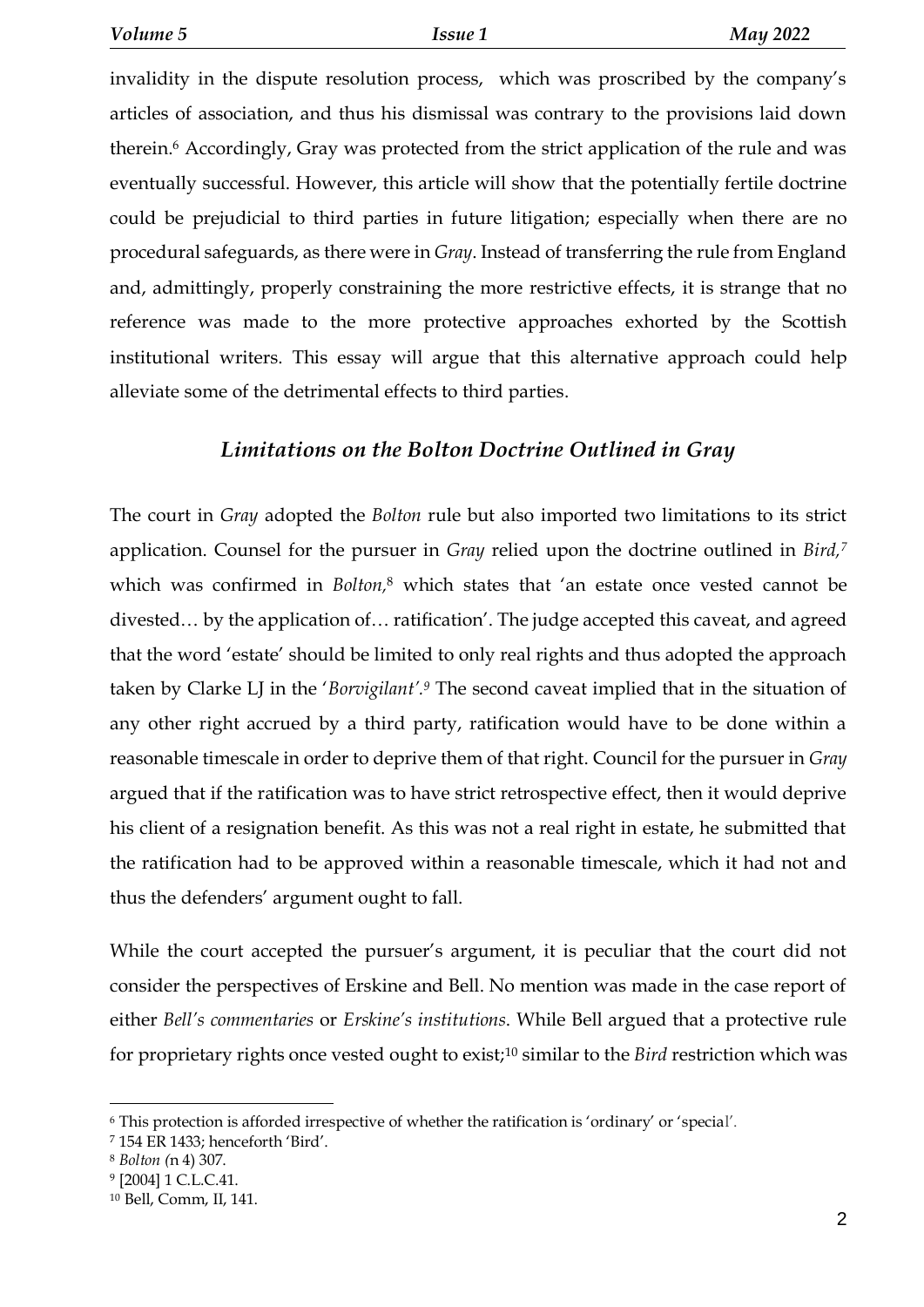considered in the case report; it is arguable that a broader limitation on the retrospective doctrine can be found in Scots Law. Erskine professed a protective right which was broader than the propriety one posited by Bell, in which third parties' personal and real rights ought to be protected. <sup>11</sup> Under Erskine's view, the pursuer in *Gray* would have been able to keep his resignation benefit even if the ratification was done in a reasonable time, as personal rights were also included under his rule. There is no reason why the court did not expressly consider Erskine's view, and thus by adopting the narrower constriction to the *Bolton* rule provided by *Bird*, it is asserted that this interpretation has the potential to prejudice third parties in future cases.

# *Protection of Third Parties*

Despite the case falling on different grounds, the outer house decision has been subject to criticism, particularly in relation to the defenders' argument that an express ratification had occurred. The court considered and assessed the retrospective ratification doctrine outlined in *Bolton*. Among others,<sup>12</sup> Laura MacGregor has been the lead critic in Scotland, and has argued that the judicial consideration of the rule could be detrimental to third parties. <sup>13</sup> It has been consistently argued that the Bolton rule impedes the contractual doctrine of equality of arms. By not endowing a third party with the ability to withdraw an offer, MacGregor argues that this places the principal in a 'super position' in which they may 'play the market' by deciding whether or not to ratify.<sup>14</sup> The third party is left in an awkward position where they cannot validly withdraw their offer nor have the protection of a legally enforceable obligation.<sup>15</sup> The upshot of this arguably impedes the contractual analysis of offer and acceptance by allowing a principal to either avoid liability for the agent's unauthorised decision, or ratifying and reaping the rewards of a good bargain.<sup>16</sup> At first glance, Macgregor's argument is credible: by accepting the rule in *Gray,* principals may retrospectively ratify unauthorised decisions for tactical reasons. However, it must be conceded that the court in *Gray* was right to limit the *Bolton* rule by adopting the second

1

<sup>11</sup> Erskine, Inst, III, 3, 49.

<sup>12</sup> Kerr, *The Law of Agency* (3rd edn, Butterworths 1991), pages 105-108.

<sup>13</sup> Laura Macgregor, '*Agency Law in the Scottish Courts: Time for a Broader Approach?*' (2019) 23 Edinburgh Law Review, page 94.

<sup>14</sup> Ibid.

<sup>15</sup> Stoljar, *The law of agency: its history and present principles*, (1st edn, Sweet & Maxwell 1961),190.

<sup>&</sup>lt;sup>16</sup> Laura Macgregor, *The Law of Agency in Scotland* (1<sup>st</sup> edn, W Green 2013).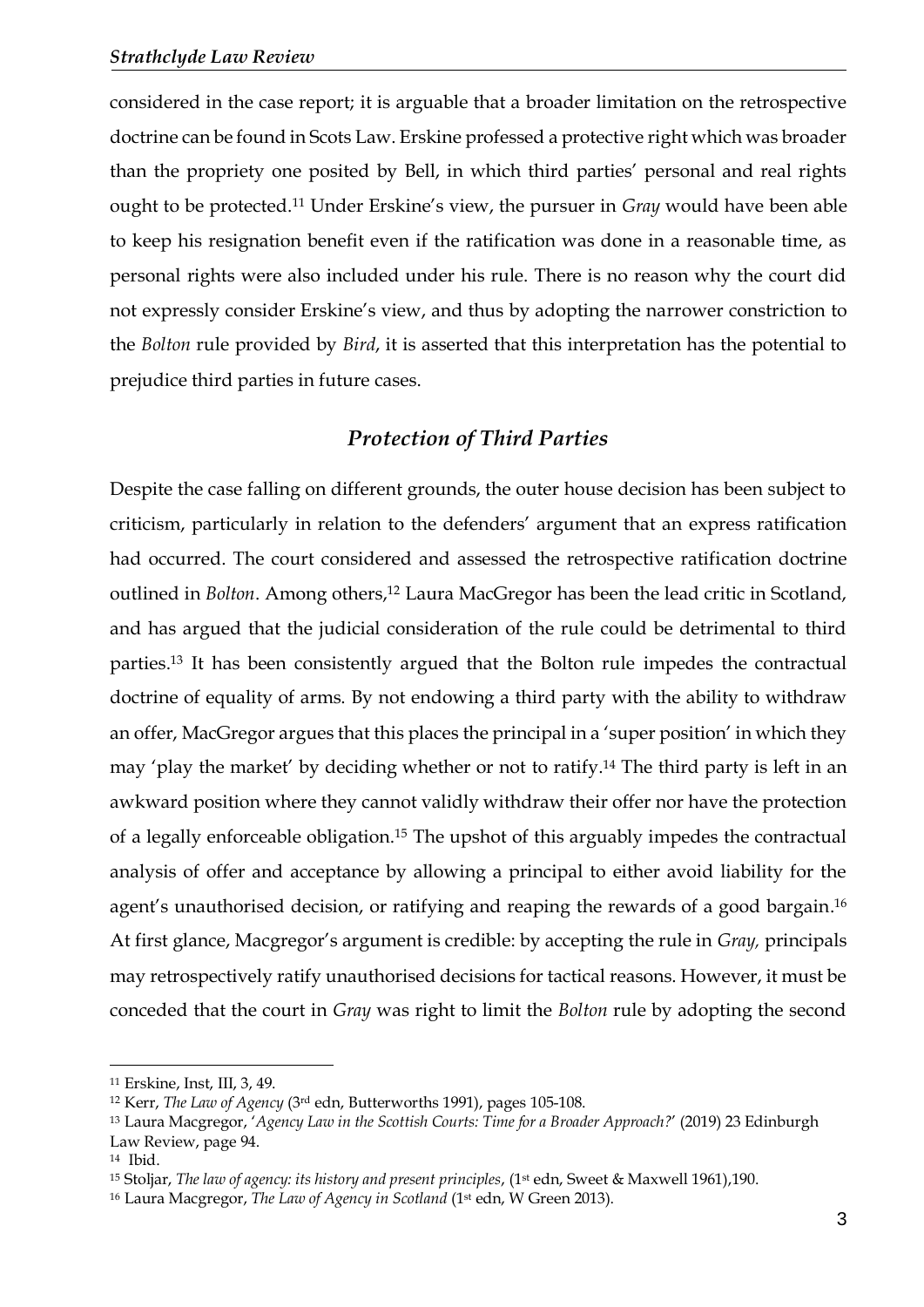caveat outlined above, as the effect would have been prejudicial to *Gray* by depriving him of his resignation benefit after a reasonable timescale had elapsed. This is the position adopted by Fridman who argues that the Bolton rule is perhaps not as detrimental as some may think, as procedural exceptions are present.<sup>17</sup>

That said, however, by planting a rule in Scots law that previously had no substantial judicial consideration, MacGregor is right to be cautious. The case in *Gray* was decided correctly by not allowing the defenders' the luxury of retrospective ratification, but in that particular circumstance, the purported ratification had been subject to a common law caveat. Moreover, the pursuer in *Gray* was an insider who was protected by Article 20 of the company's articles of association which provided that he had the right to vote in matters which directly concerned him. By improperly excluding him from voting, the court inferred that this was a breach of the articles and thus the resolution was void. Hence, it could be claimed that the pursuer in *Gray* was protected. But what if the third party is an outsider with little knowledge of the agent's actual authority? No equivalent protection is provided if the security is not clearly expressed in the contract. In addition, while *Bolton*  may be justified on the basis that the third party should have assumed that the agent had the potential to seek ratification due to the nature of his job title, how are third parties in other contexts meant to infer an agent's true level of authority, particularly when the agent is low down in the company hierarchy? From this, it can be shown that a third party may assume that the agent either (a) has the authority to create an enforceable obligation on behalf of his principal or, (b) is dealing with someone who is not authorised but will seek ratification on behalf of the principal. Either way, the principal is in a more beneficial position as he has the discretion to exercise whether or not he is to be legally bound.

# *Events After 'Withdrawal'*

The Bolton rule poses difficult questions for Scottish courts in the future; particularly, what occurs after an unenforceable obligation becomes enforceable. In essence, the *Bolton* doctrine ignores events which have occurred following ratification. <sup>18</sup> In response, Fridman asserts that a third party may not be liable for breach of contract if the Bolton rule is

<sup>17</sup> GHL Fridman, *Law of Agency* (7th edn, Butterworths 1996),103.

<sup>18</sup> Schultz, '*Principles without Principals? Reconsidering unauthorised agency on the boundary of contract: implied warranty of authority and ratification'*, Auckland University law review, 2014, pages 23-6.